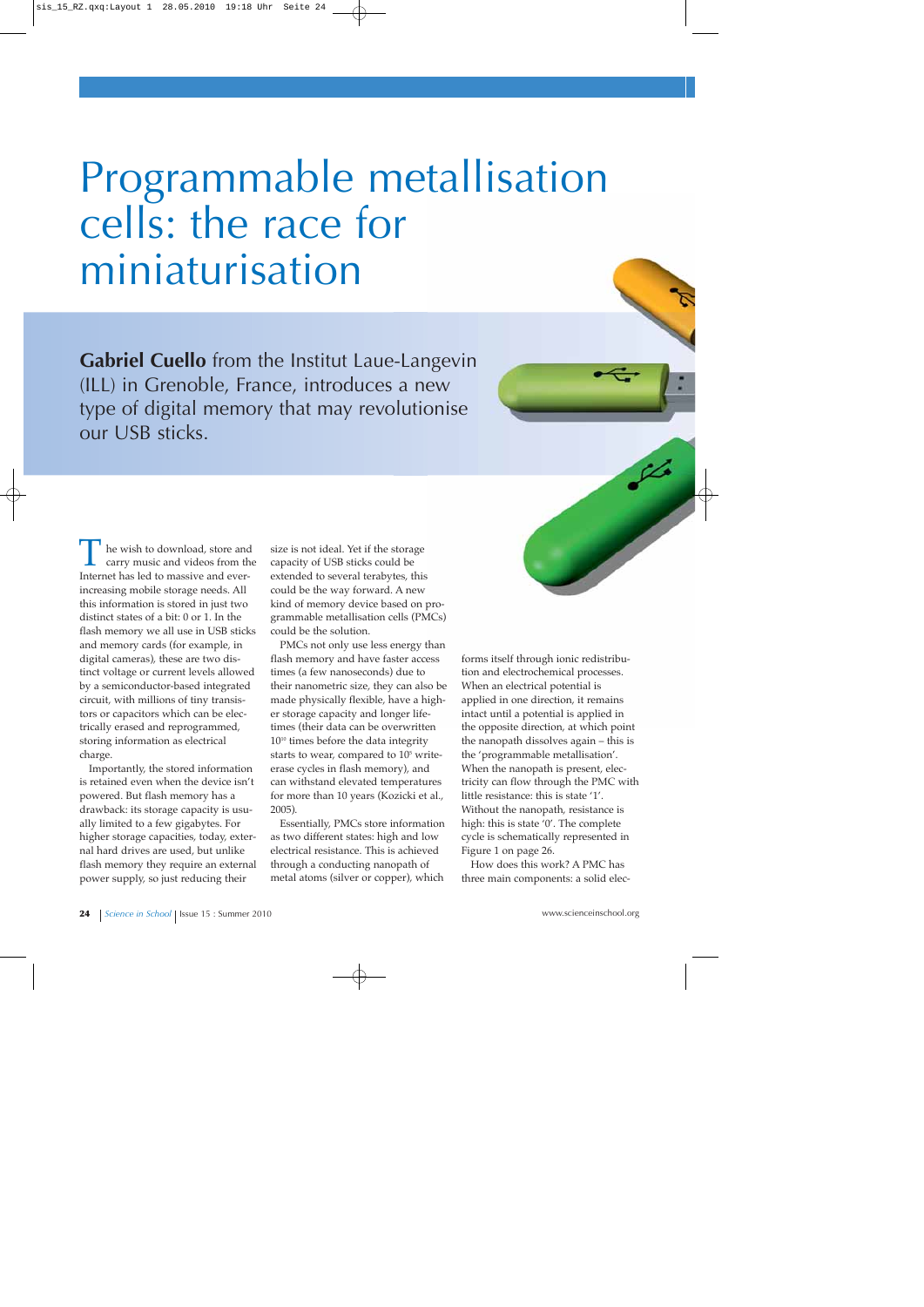# **Cutting-edge science**



trolyte film (an ion-containing medium, commonly silver germanium selenide (AgGeSe), disilver selenide (Ag2Se), copper germanium selenide (CuGeS) or dicopper sulphide  $(Cu_2S)$ ), sandwiched between two electrodes, no thicker than 100 nm in total. The anode is an oxidisable layer of metal (silver or copper – the same as the ions in the medium in between), which can release these ions to the central medium. The cathode is a thin

fore 'inert'), as shown in Figure 1(a).

For them to function effectively, the important feature of PMCs is the characteristics of the central solid electrolyte. Such electrolytes are usually amorphous, and their atoms have an intermediate mobility between that of atoms in liquids and those in crystals. Unlike in a liquid electrolyte (such as those used in common batteries), only the positively charged ions are mobile, while the negatively charged counter-ions are fixed. This is essential for the formation of the conducting nanopath from electrodeposited cations.

**Physics Chemistry Materials science Nanoscience Ages 16-19**

This article will be of interest to all who use and appreciate state-of-the-art technologies; the development of programmable metallisation cells illustrates the collaborative elements of nanotechnologies, chemistry, physics and materials science. It also shows the transition from research to commercial potential.

The article could be used as a comprehension exercise. Possible questions include:

- 1. Outline one advantage and one disadvantage of flash memory devices.
- 2. "For them to function effectively, the important feature of PMCs is ...the central solid electrolyte". Explain the term 'electrolyte'.
- 3. An integral component in PMCs is a glass. What is a 'glass'?
- 4. What do you understand by the term 'neutron diffraction'?
- 5. Much of the activity and construction of these cells is at the nanoscale. What is the nanoscale?

*Marie Walsh, Ireland*

**REVIEW**

REVIEW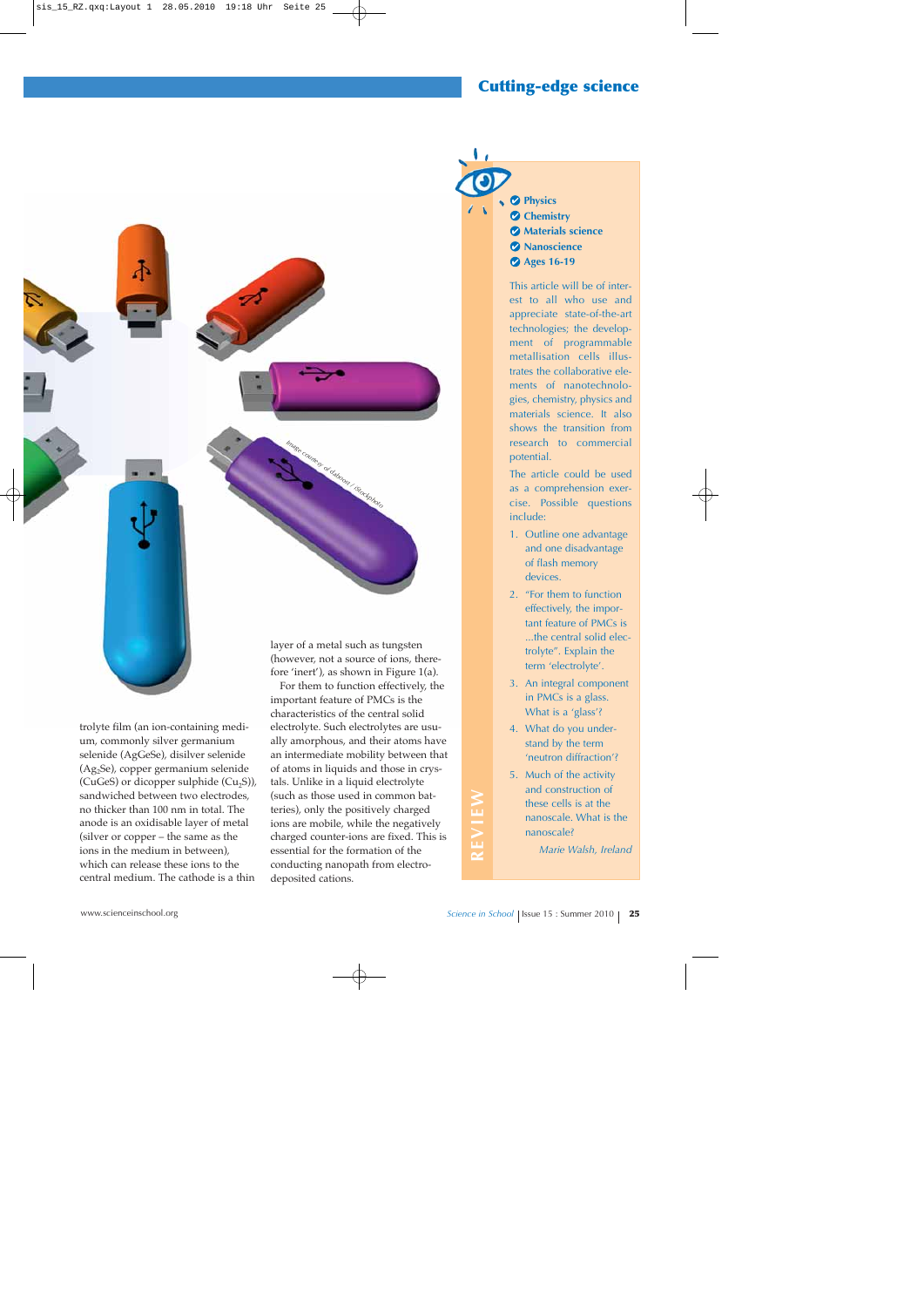**Figure 1:** When a voltage exceeding a few hundred mV is applied to the PMC, electrons are released at the inert cathode, reducing nearby silver or copper cations in the sandwiched medium to metal atoms (grey). At the other end, the anode releases cations (oxidisation), which are eventually also reduced to metal atoms by the migrating electrons. This electrodeposition of metal atoms along a nanopath will cease if the electric potential across the cell drops below a certain value, or if the supply of oxidisable metal in the anode becomes exhausted.

To dissolve the nanopath, an electrical potential is applied in the opposite direction. The inert tungsten electrode (the new anode) will now take up electrons from nearby silver or copper metal atoms, reducing these to ions again. These ions will return to their original positions, separating a little and dissolving the nanopath (note that the movements of the metal ions / atoms are all very small – they were already very close to each other to begin with). In addition, the silver / copper electrode (the new cathode) will take up silver / copper ions.

In just a few nanoseconds the device passes from the state 0 (high resistance, off) to state 1 (low resistance, on), consuming only a few picojoules. This write-erase cycle (a-i) may be repeated many tens of millions of times per second



Many inorganic and organic (including polymeric) materials can conduct ions, and therefore act as solid electrolytes, but only the chalcogens (Group 16 in the periodic table of elements) are interesting in the context of PMCs, because they have the right electrical properties. Combining elements that make thermally stable compounds (such as oxygen, sulphur and selenium) with copper or silver

yields binary electrolytes such as disilver selenide and dicopper sulphide. The conductivity of the material can be improved even further by using ternary electrolytes: chalcogens are combined with other elements such as germanium, to create a glass (an amorphous material in which the atoms are not in a strict order), in which copper or silver can be dissolved. The conductivity is further

determined by the concentration of the metal ions in the electrolyte, since nanopaths do not form in the entire cell but only in those regions where the ion concentration is especially high (see Figure 2). Therefore, electrolytes with different metal concentrations are studied to find the ideal composition.

Although ternary electrolytes have better characteristics for use in PMCs, interactions between three types of ions are more difficult to study than those between just two types, which is why, so far, the characteristics of binary solid electrolytes are better known.

## **Research at ILL**

To learn more about these ternary electrolytes, my colleagues and I at ILLw1 have studied AgGeSe glasses with different silver contents. To understand the electrical properties of a material, it is important to first understand its structure. Hence, we wanted to determine the local order of the atoms grouped around the silver atoms. The order of the atoms in the glass as a whole is random, but if you look locally, it is possible to predict the probability of finding a certain type of atom within a specific (close) range. The further you get away from this silver atom, however, the less certain you can be about the atoms you will find there.

We analysed the glasses using neutron diffraction, a technique regularly used at ILL, in which materials are analysed by the way they diffract a beam of neutrons, and which, importantly, does not necessarily require a regular order of the atoms (see Cuello, 2008). Not only the nuclei of different elements but also the nuclei of different isotopes of an element scatter neutrons with different power. Taking advantage of this, a given type of atom under study can be substituted by an isotope, which does not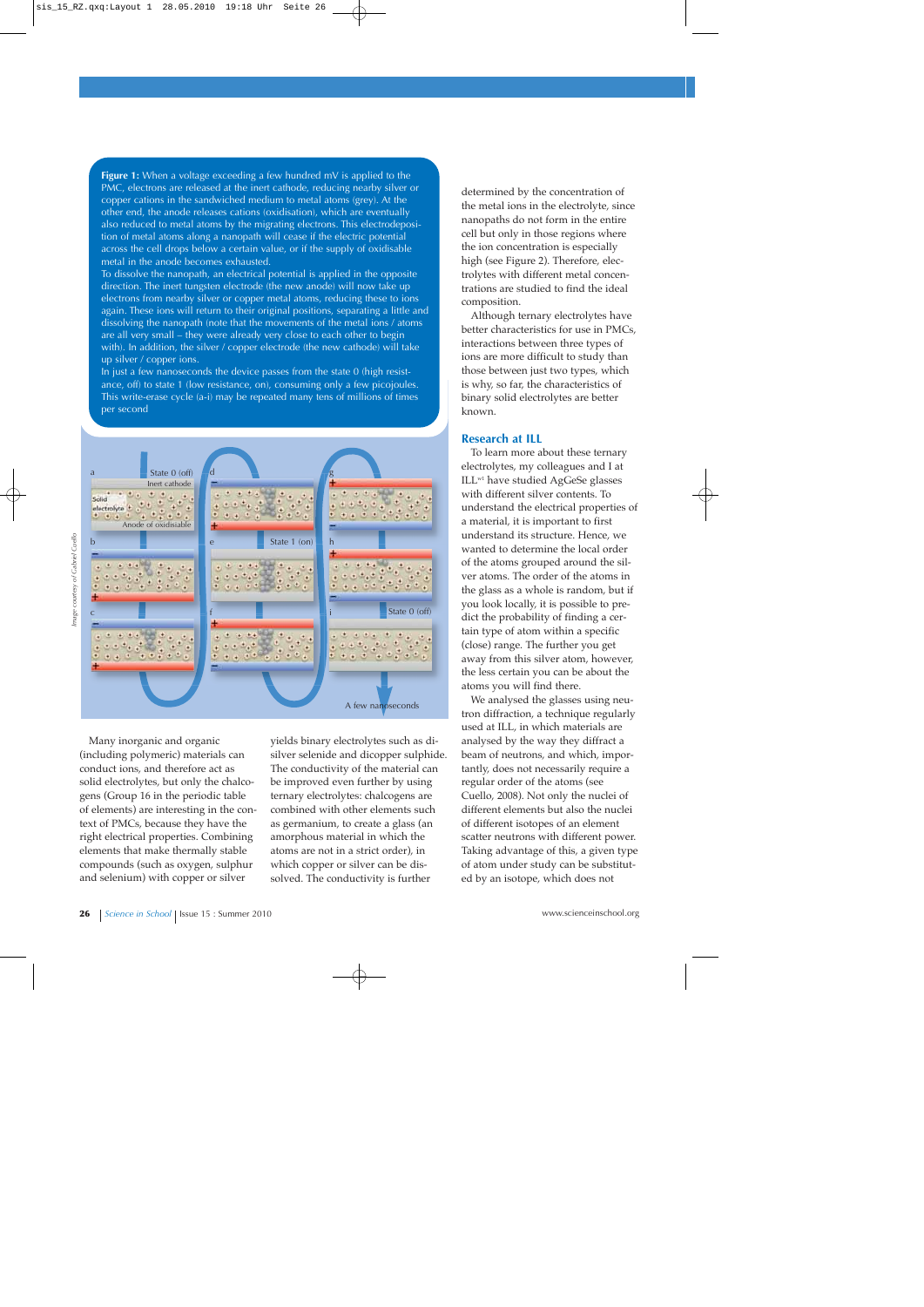

**Figure 2:** Electrical force microscopy images of AgGeSe glasses containing different concentrations of silver (the dark patches, see Piarristeguy et al., 2008). A certain minimum concentration of silver is required to allow for a good conductivity of the material. Above about 7% silver, however, a further increase in silver concentration does not lead to a substantial increase in conductivity. Measurements were done at room temperature (see Kawasaki et al., 1999; Ureña et al., 2005)



change the structure of the material. In this case, we were interested in the silver atoms, so we replaced natAg with <sup>107</sup>Ag and <sup>109</sup>Ag, the two stable isotopes that comprise natural silver ( natAg). Comparing the diffraction patterns obtained from natAgGeSe, <sup>107</sup>AgGeSe and <sup>109</sup>AgGeSe, we were able to identify which parts of the diffraction pattern were related to the silver atoms.

Using a neutron beam of short wavelength allows the determination of the short-range order – the probability of finding a specific type of atom at a given (short) distance from another. To calculate the correlations between three different species of atoms (silver, germanium and selenium), a ternary system, you would ideally do six independent measurements. Three measurements, however, as were performed here, provide a good approximation (this is why two different silver isotopes were used), which can then be complemented using computer simulations of molecular dynamics.

This combination of neutron diffraction experiments and computer modelling allows us to propose a local